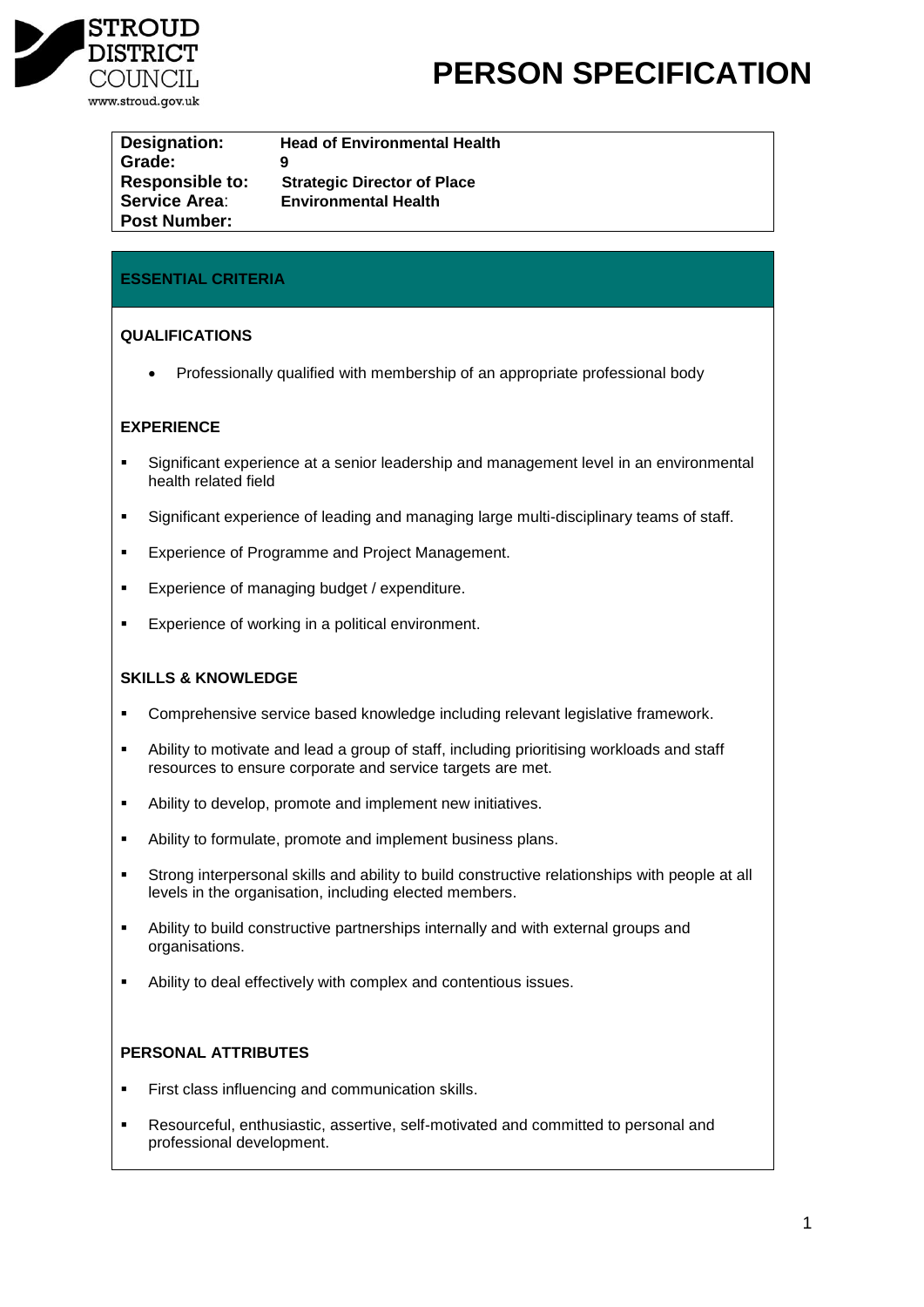

# **PERSON SPECIFICATION**

www.stroud.gov.uk

Ability to analyse problems and provide innovative solutions.

# **OTHER**

- Committed to working for an employer that values diversity and equality of opportunity
- **Flexibility and ability to respond proactively to changing work practices.**
- **Willing to work outside normal hours as required**

### **DESIRABLE CRITERIA**

### **QUALIFICATIONS**

Post graduate management qualification

### **EXPERIENCE**

- Knowledge of Local Government structures and political processes
- Experience of dealing with the Media/publicity
- Track record of improving performance

# **CORE COMPETENCIES**

#### **Effective Communication**

You will be able to communicate clearly and effectively with a diverse range of people. You can vary your communication dependant on your customer, using effective listening with the ability to persuade and influence where appropriate.

#### **Customer Focus**

You are able to deliver the highest quality of service to our customers, both internal and external.

You will strive to deliver a consistently high quality service, with commitment to understanding and meeting their needs, in line with policies.

#### **Working Together**

You will be able to work co-operatively with colleagues and partners to achieve results and develop good working relationships.

You will be able to focus on the development of yourself and colleagues in order to enhance performance, motivation and ability to change.

#### **Innovating**